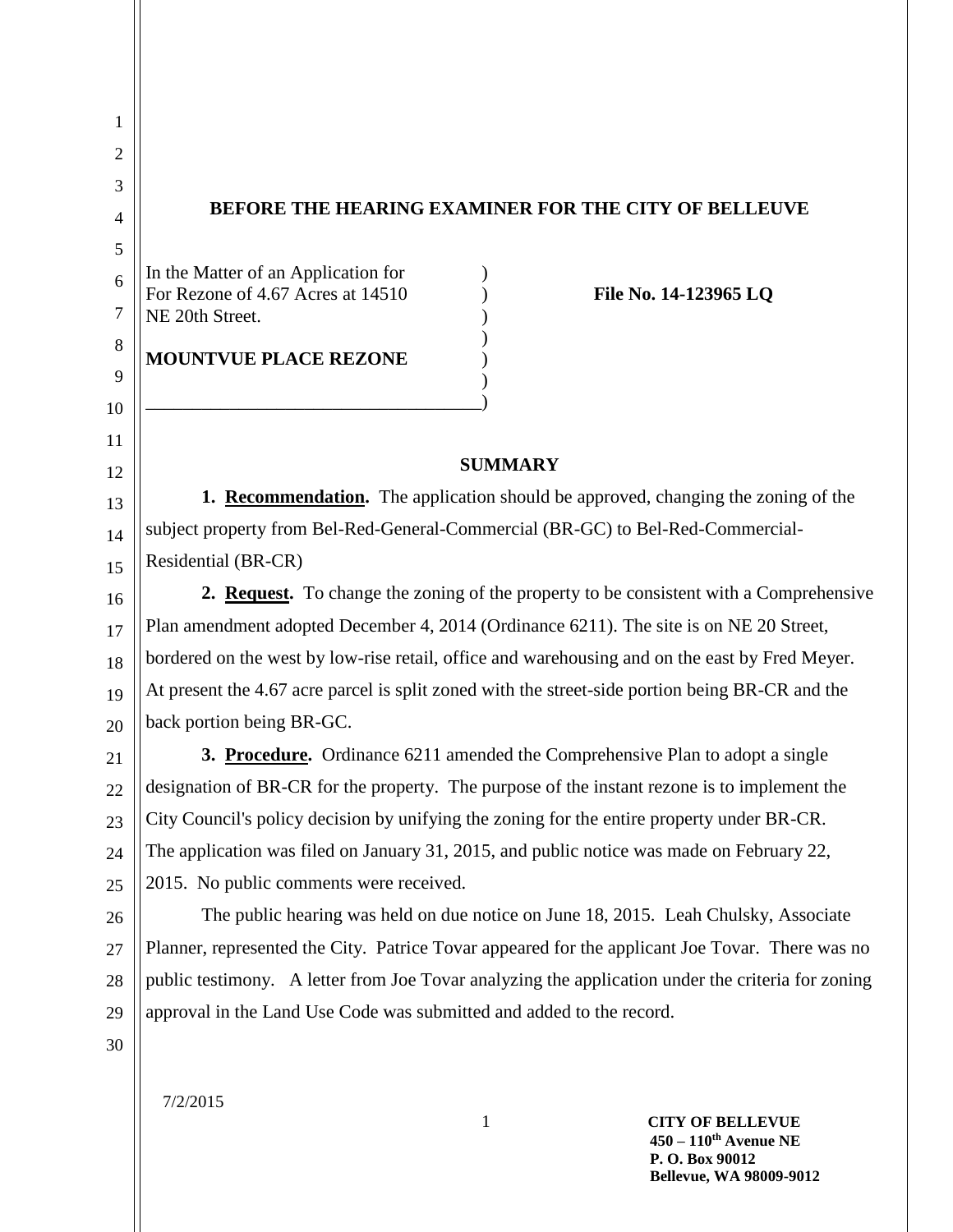## **FINDINGS OF FACT**

1. The subject property, known as Mountvue Place, is 4. 67 acres in size and contains two single-story buildings and two two-story buildings housing a mixture of retail, office and service businesses. The owners are Michele and Paul Etsekson, dba Active Investment Co., LLC. The buildings were built in the early 1980's. There is on-site surface level parking, accessed from NE 20th Street.

7 8 9 2. The property is bordered on the west by low-rise retail, office and warehousing, and on the east by a large Fred Meyer store which fronts on 140th Avenue NE. At present, no redevelopment of the property is proposed.

10 11 12 13 14 3. With the adoption of Ordinance 6211 on December 4, 2014, the City Council erased the split designation on the Comprehensive Plan map and gave the entire property the single plan designation of BR-CR. The Comprehensive Plan change was a part of the 2014 Annual Amendments to the Comprehensive Plan to insure compliance of the plan with the requirements of the Growth Management Act.

15

16

17

22

23

24 25

26

27

28

1 2

3

4

5

6

4. The instant proceeding seeks to bring the zoning designation into conformity with the Comprehensive Plan change. In effect, this means dropping the BR-GC zoning for a portion of the property and bringing it all under the zoning designation of BR-CR.

18 19 20 21 5. A Determination of Non Significance for Non-Project Action was issued October 23, 2014 under the file for the Comprehensive Plan Change (File No 14-123964-AC). The subject rezone is likewise a non-project action and requires no further review under the State Environmental Policy Act (SEPA).

6. Should a redevelopment proposal be made for the property, project-specific SEPA review will be required. Any future redevelopment will have to comply with all relevant provisions of the Land Use Code.

7. The criteria for approval of a rezone are set forth at LUC 20.30A.140, as follows:

C. The rezone is warranted in order to achieve consistency with the

- A. The rezone is consistent with the Comprehensive Plan; and
- B. The rezone bears a substantial relation to the public health, safety, or welfare; and

Comprehensive Plan or because of a need for additional property in the

29 30

7/2/2015

2 **CITY OF BELLEVUE 450 – 110th Avenue NE P. O. Box 90012 Bellevue, WA 98009-9012**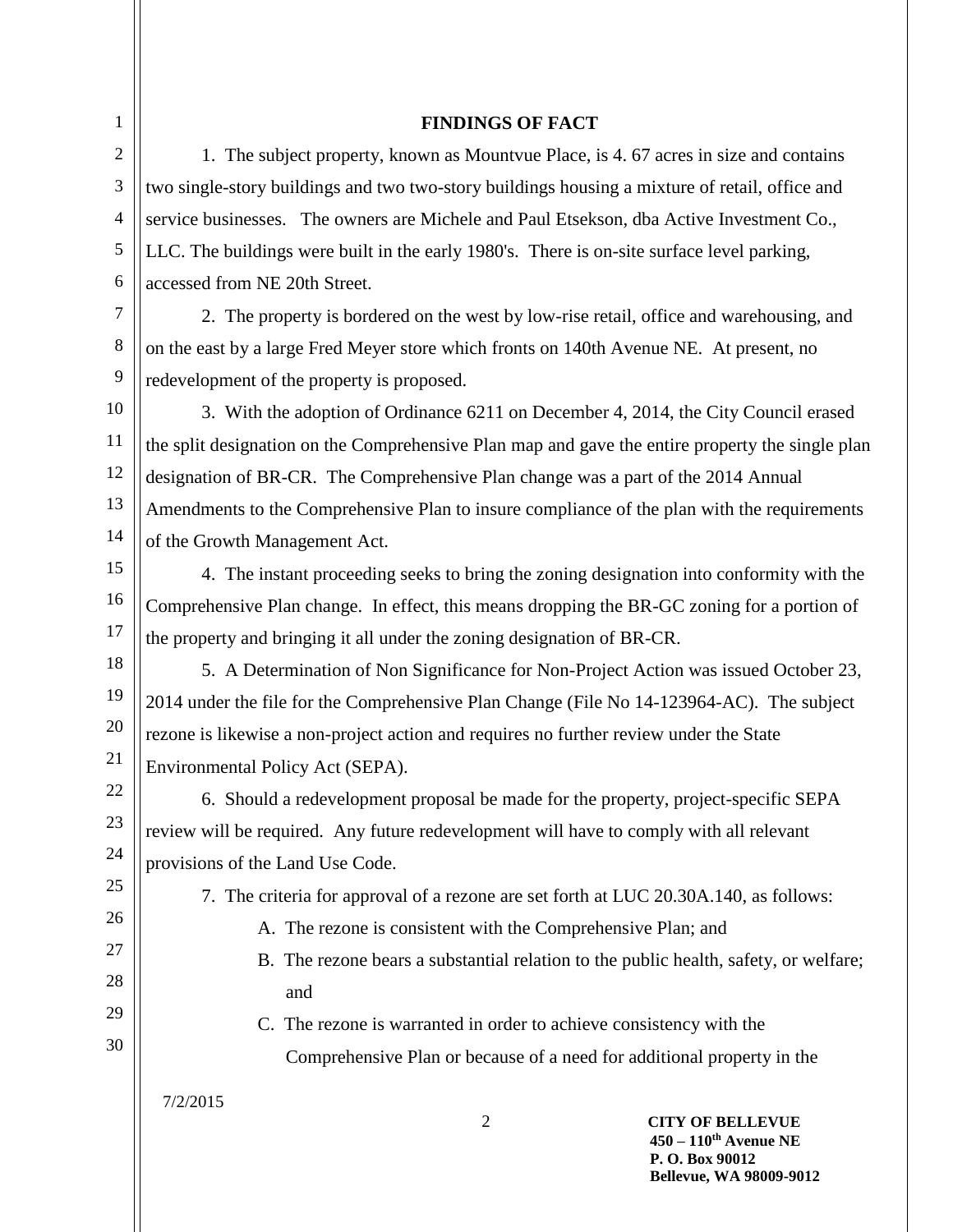| $\mathbf{1}$   | proposed land use district or because the proposed zoning classification is                    |
|----------------|------------------------------------------------------------------------------------------------|
| $\overline{2}$ | appropriate for reasonable development of the subject property; and                            |
| 3              | D. The rezone will not be materially detrimental to uses or property in the                    |
| 4              | immediate vicinity of the subject property; and                                                |
| 5              | E. The rezone has merit and value for the community as a whole.                                |
| 6              | 8. The Staff Report analyzes the proposed rezone in light of the above criteria and finds      |
| $\tau$         | that the proposal is consistent with them. The Hearing Examiner concurs in this analysis and   |
| $\,8\,$        | adopts the same. The Staff Report is by this reference incorporated herein as though fully set |
| 9              | forth.                                                                                         |
| 10             | 9. Any conclusion herein which may be deemed a finding is hereby adopted as such.              |
| 11             | <b>CONCLUSIONS OF LAW</b>                                                                      |
| 12             | 1. The Hearing Examiner has jurisdiction over the subject matter of this proceeding.           |
| 13             | LUC 20.35.337. Site-specific rezones are Process III decisions which are quasi-judicial        |
| 14             | decisions made by the City Council. The Hearing Examiner's role is to hold a public hearing,   |
| 15             | create a record, and make a recommendation for decision by the Council.                        |
| 16             | 2. The requirements of SEPA have been met.                                                     |
| 17             | 3. The proposed rezone meets the applicable decision criteria of LUC 20.30A.140. The           |
| 18             | criteria implement the requirement of the Growth Management Act for consistency between        |
| 19             | zoning and the Comprehensive Plan.                                                             |
| 20             | 4. Any finding herein which may be deemed a conclusion is hereby adopted as such.              |
| 21             | <b>RECOMMENDATION</b>                                                                          |
| 22             | The proposed rezone of Mountvue Place to BR-CR should be approved.                             |
| 23             |                                                                                                |
| 24<br>25       | DONE, this 2nd, day of July, 2015.                                                             |
| 26             |                                                                                                |
| 27             |                                                                                                |
| 28             |                                                                                                |
| 29             | Wick Dufford, Hearing Examiner                                                                 |
| 30             |                                                                                                |
|                |                                                                                                |
|                | 7/2/2015                                                                                       |
|                | 3<br><b>CITY OF BELLEVUE</b><br>$450 - 110$ <sup>th</sup> Avenue NE                            |
|                | P.O. Box 90012<br><b>Bellevue, WA 98009-9012</b>                                               |
|                |                                                                                                |